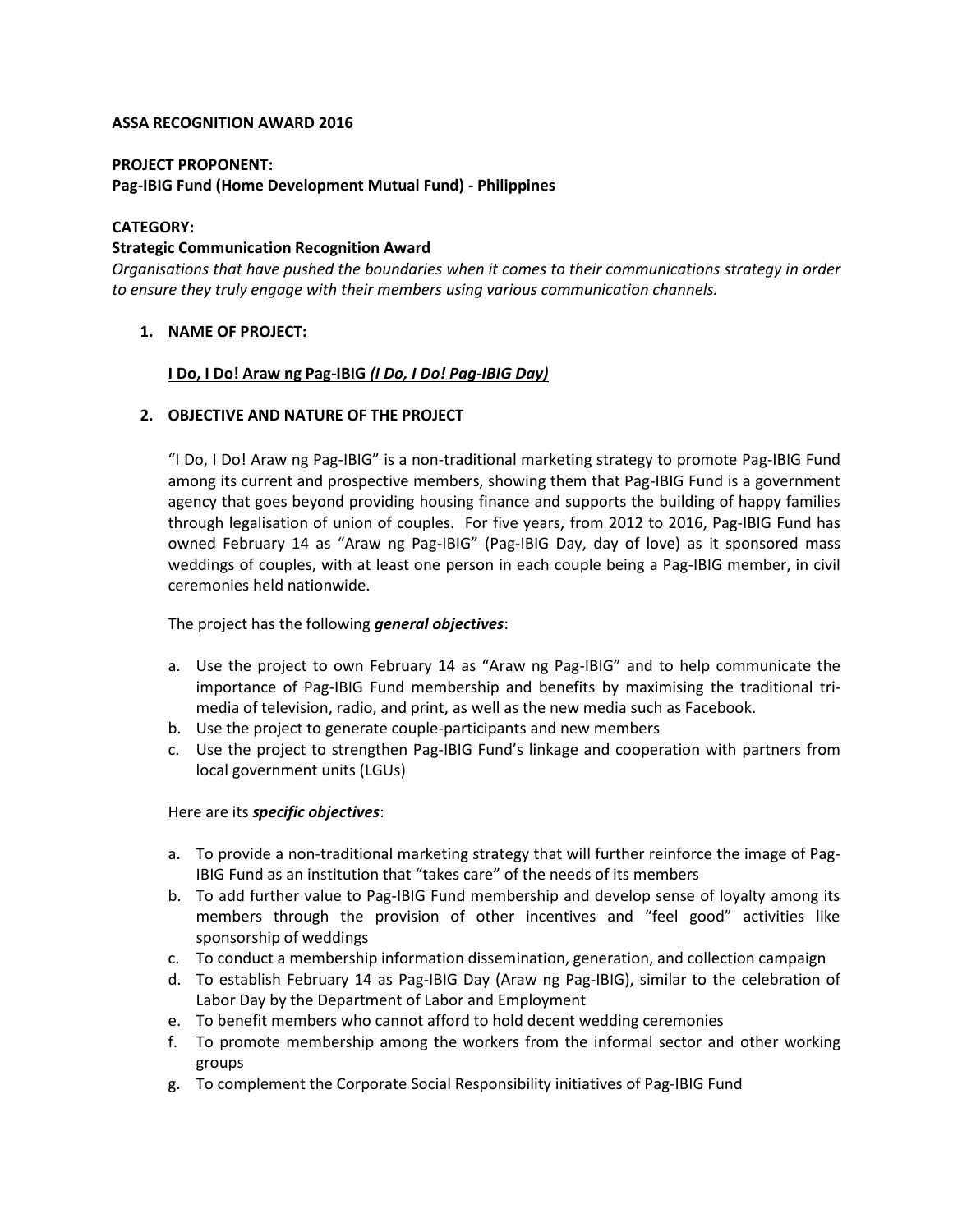#### *Background*

The implementation of Republic Act No. 9679, or the "Home Development Mutual Fund Law of 2009" starting January 1, 2010 called for ways to promote Pag-IBIG Fund membership among Filipino workers who are mandated by the law to register with Pag-IBIG. Pag-IBIG membership covers all Filipino workers earning at least P1,000 or USD21 (exchange rate at USD1 to P47.17) monthly, formally or informally employed, and located in the country or overseas. The challenge is to communicate Pag-IBIG Fund's universal membership to all covered Filipino workers, from Batanes in the north to Jolo in the south, from the Philippines to the rest of the world where Filipino workers earn a living. The bigger challenge is to get them to register their membership, regularly remit their monthly membership savings, and eventually avail of the other programs of Pag-IBIG Fund for its members.

Starting in February 2012, and every February in the next four years, Pag-IBIG Fund experimented on an out-of-the-box marketing strategy of promoting Pag-IBIG membership by holding mass weddings in 118 locations nationwide participated in by 16,065 couples and gaining almost 14,000 new members for Pag-IBIG Fund.

To entice unmarried Pag-IBIG Fund members to participate in the annual event, the agency announced that participating couples will be entitled to the following: reception which includes meals, venue, music, and entertainment; symbolic gifts or wedding rings; give-aways; and eligibility to win raffle prizes. The Raffle Draw had a house & lot package listed among Pag-IBIG Fund's acquired assets as the top prize each year. Kabuhayan (livelihood) Packages were also awarded yearly starting in 2013 to one couple from each of the five general areas in the Philippines: National Capital Region, North Luzon, South Luzon, Visayas, and Mindanao. Minor prizes in the form of household appliances and other items were also given.

The annual "I Do, I Do! Araw ng Pag-IBIG" successfully communicated to Filipino workers the importance of signing for Pag-IBIG membership. The project showed that Pag-IBIG Fund does not only provide housing finance but also looks into the welfare of its members by making sure that they are legally married. Legal union enables married Pag-IBIG members to enjoy the benefits of their spouses, including joint homeownership and death claims. More couples participated in more locations, and more new members registered with Pag-IBIG Fund. More new members for Pag-IBIG Fund equate to a bigger membership base to which the government agency will provide its twin mandates of savings mechanism and housing finance, and from which to source its funds, through collections of membership savings and loan amortisations.

#### *Audience*

"I Do, I Do! Araw ng Pag-IBIG" primarily targeted Pag-IBIG Fund members and non-members who would want to legalise their union, specifically those who do not have enough financial means to do so. The five stagings of the "I Do, I Do! Araw ng Pag-IBIG" from 2012 to 2016 have shown that there were thousands of members who wanted to be legally married to their partners. The number of members from the informal sector, who comprise most of the target participants given their low income, has grown through the years due to Pag-IBIG's intensive membership campaign targeting associations of kasambahays, transport workers, market vendors, and other low-wage earners. Since Pag-IBIG Fund membership is for all Filipino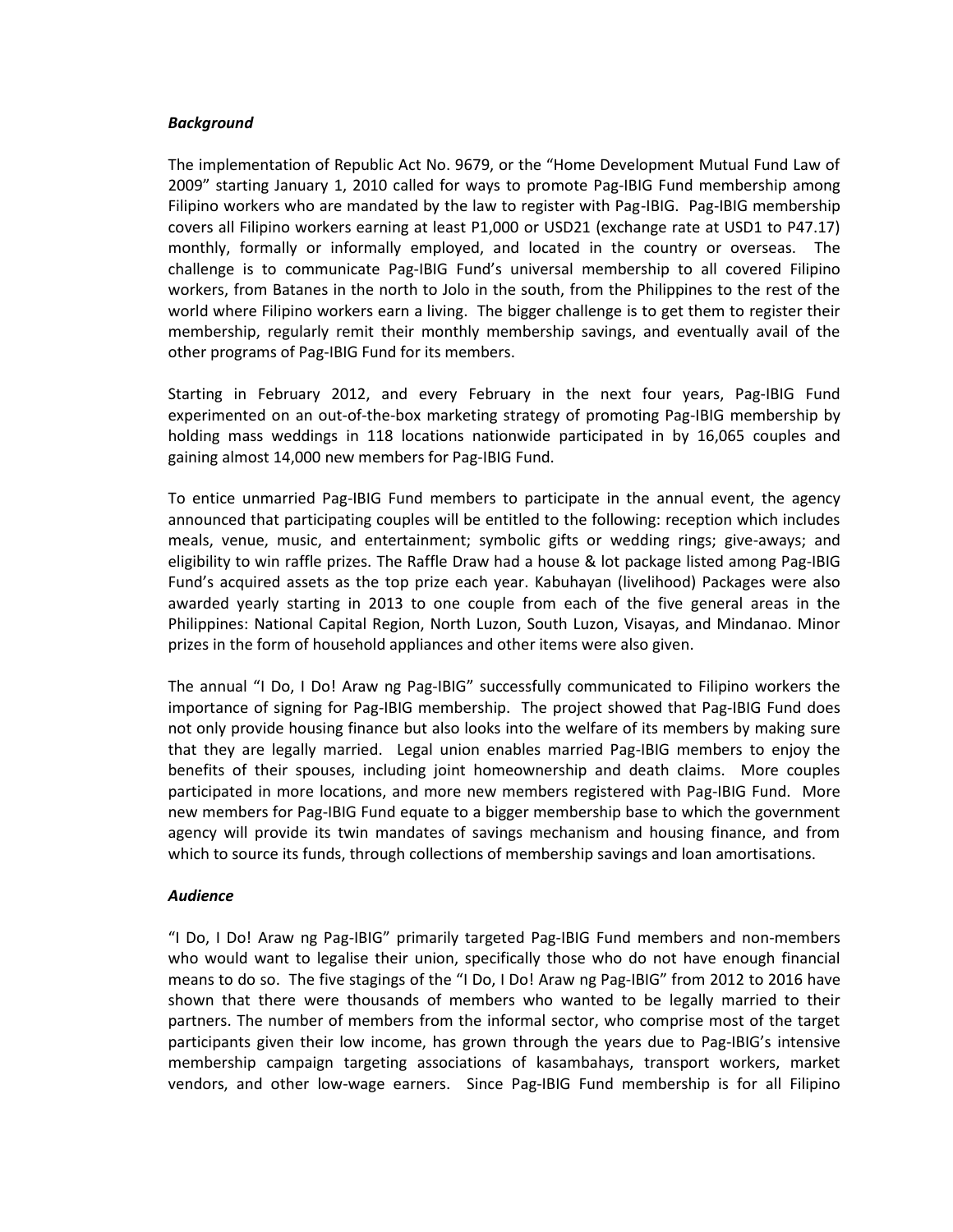workers, the participants could be from anywhere in the Philippines. Overseas Filipino workers were also encouraged to join, although they had to come home for the ceremony.

The project also targeted to reach the Filipino workers worldwide who are earning at least P1,000 (USD21) a month. These workers are mandated by R.A. No. 9679 to register with Pag-IBIG Fund as members. Even if they did not directly participate in the project, they became aware of the importance of Pag-IBIG Fund membership, increasing the probability that they will register as Pag-IBIG Fund members. Even people younger or older than the working age range became part of the secondary audience exposed to mass media, since a Pag-IBIG Fund advertisement on its "I Do, I Do! Araw ng Pag-IBIG" project has been shown in national television during each staging, radio interviews have been given, and stories on the project have been printed in newspapers of national circulation. The audience also included local government leaders since Pag-IBIG Fund partnered with several local government units (LGUs) in the holding of the project. The LGUs are among Pag-IBIG's key partners in its provident and housing programs.

# **3. WHY IT SHOULD BE RECOGNISED**

Pag-IBIG Fund's "I Do, I Do! Araw ng Pag-IBIG" held every February from 2012 to 2016 successfully showed that Pag-IBIG cares. It was a non-traditional marketing strategy that successfully promoted Pag-IBIG Fund among its current and prospective members and communicated to Filipino workers the importance of Pag-IBIG Fund membership by gaining media mileage and partnerships with local government units (LGUs). It was a venue for Pag-IBIG Fund to show that it is not only a savings institution and a provider of housing finance, but also a staunch supporter in the building of happy families through the formal union of couples. In addition to generating new members, the activity also served as an opportunity to inform the participants of the advantages that they can derive from Pag-IBIG Fund as a married couple.

# *Awards Received*

The project has been previously recognised by the International Association of Business Communicators (IABC) Philippines at the *Philippine Quill Awards* in 2013. For it, Pag-IBIG Fund became the first recipient of the Philippine Quill for a Government Communication Program.

In 2014, the project also placed Pag-IBIG Fund in the *Pinoy Book of Records* as having the "most number of couples in a nationwide mass wedding." That year, 4,375 couples got married in 27 venues all over the Philippines.

# *Media Mileage*

Pag-IBIG Fund saved millions of pesos worth of media mileage when the tri-media of television, radio, and print featured its "I Do, I Do! Araw ng Pag-IBIG" before, during, and after the event staged every February from 2012 to 2016.

The project gained free television mileage through the showing of the television coverage of the event in programs of the Philippines' top three stations, ABS-CBN, GMA7, and TV5. Paid placements further yielded additional television mileage.